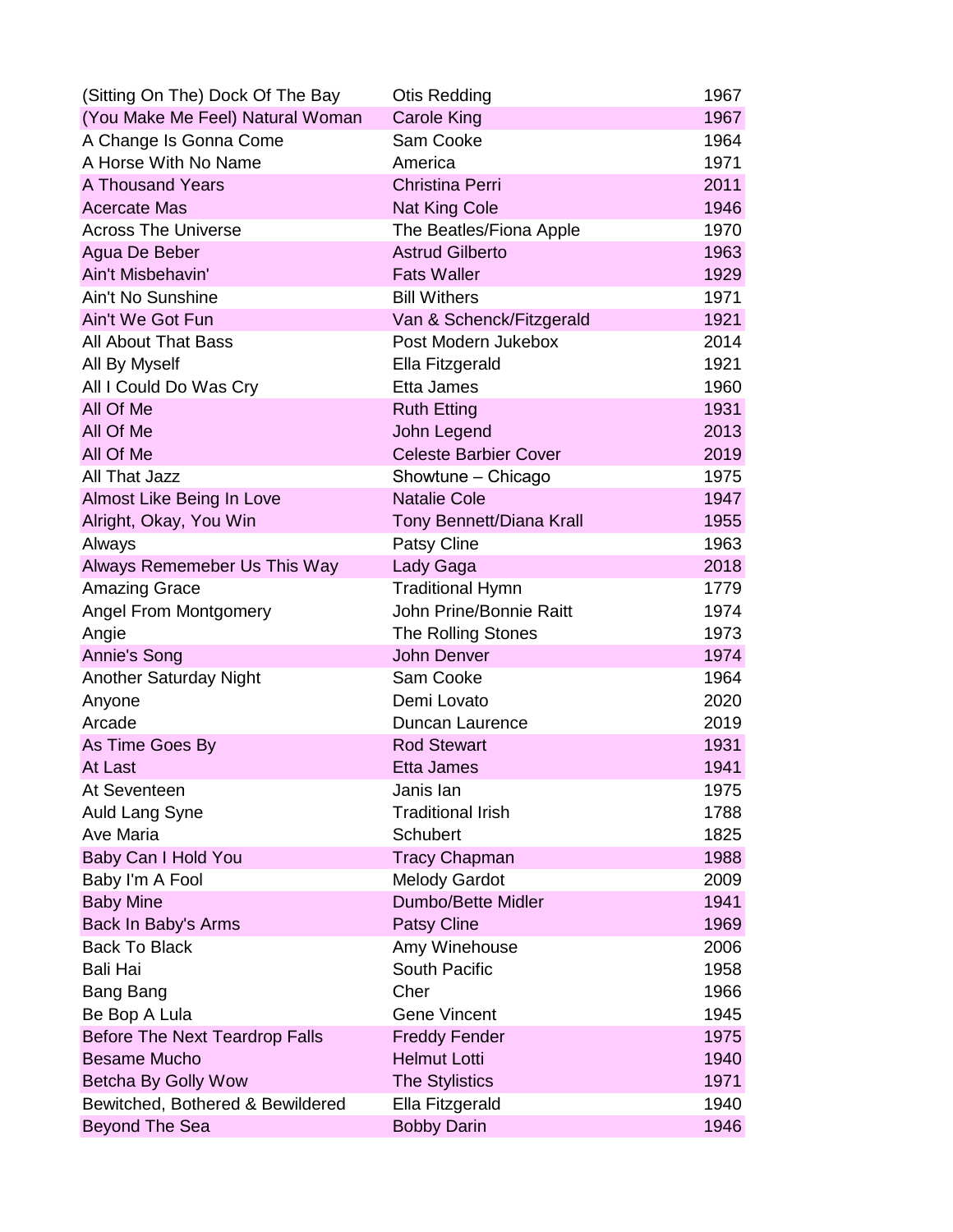| <b>Big Spender</b>                                      | Showtune - Sweet Charity        | 1966 |
|---------------------------------------------------------|---------------------------------|------|
| <b>Black Coffee</b>                                     | Peggy Lee/Sarah Vaughan         | 1948 |
| Black Horse & A Cherry Tree                             | <b>KT Tunstall</b>              | 2004 |
| <b>Black Velvet</b>                                     | Alannah Myles                   | 1989 |
| <b>Blackbird</b>                                        | Paul McCartney                  | 1968 |
| <b>Blowing In The Wind</b>                              | Bob Dylan                       | 1963 |
| <b>Blue Bayou</b>                                       | <b>Linda Rondstadt</b>          | 1977 |
| <b>Blue Moon</b>                                        | <b>Elvis Presley</b>            | 1956 |
| <b>Blue Moon Of Kentucky</b>                            | <b>Patsy Cline</b>              | 1963 |
| <b>Blue Skies</b>                                       | Ella Fitzgerald/Josephine Baker | 1926 |
| <b>Brand New Key</b>                                    | Melanie                         | 1971 |
| Bring It On Home To Me                                  | <b>Sam Cooke</b>                | 1962 |
| <b>Budapest</b>                                         | George Ezra                     | 2014 |
| <b>Bumble Bee</b>                                       | Lavern Baker                    | 1960 |
| Call It Stormy Monday                                   | <b>T-Bone Walker</b>            | 1947 |
| Can You Feel The Love Tonight                           | Elton John                      | 1994 |
| Charade                                                 | <b>Wayne Newton</b>             | 1963 |
| <b>Chasing Pirates</b>                                  | Norah Jones                     | 2009 |
| <b>Cheek To Cheek</b>                                   | <b>Ella Fitzgerald</b>          | 1935 |
| <b>Close To You</b>                                     | The Carpenters                  | 1963 |
| Come Away With Me                                       | Norah Jones                     | 2002 |
| Come Rain Or Come Shine                                 | Ella/Etta/Frank/Billie          | 1946 |
| Come Unto Me                                            | <b>The Mavericks</b>            | 2012 |
| Coming Back As A Man                                    | Caro Emerald                    | 2013 |
| Corcovado (Quiet Nights of Quiet Stars) Astrud Gilberto |                                 | 1960 |
| Crazy                                                   | Patsy Cline                     | 1962 |
| Crazy He Calls Me                                       | <b>Billie Holiday</b>           | 1949 |
| Cry Me A River                                          | Julie London                    | 1953 |
| Cupid                                                   | <b>Sam Cooke</b>                | 1961 |
| Cupid                                                   | Amy Winehouse                   | 2006 |
| Damn Your Eyes                                          | Etta James                      | 1988 |
| Dance With My Father                                    | <b>Luther Vandross</b>          | 2003 |
| Danke Schoen                                            | <b>Wayne Newton</b>             | 1962 |
| Danny Boy                                               | <b>Frederic Weatherly</b>       | 1913 |
| Dark Lady                                               | Cher                            | 1974 |
| Desperado                                               | The Eages/The Carpenters        | 1973 |
| Devil In Disguise                                       | <b>Elvis Presley</b>            | 1963 |
| Diamonds & Rust                                         | Joan Baez                       | 1975 |
| Diamonds Are A Girls Best Friend                        | <b>Marilyn Monroe</b>           | 1949 |
| Dirty Man                                               | <b>Joss Stone</b>               | 2003 |
| Don't Get Around Much Anymore                           | Ella Fitzgerald                 | 1940 |
| Don't It Make My Brown Eyes Blue                        | <b>Crystal Gayle</b>            | 1977 |
| Don't Know Why                                          | Norah Jones                     | 1999 |
| Don't Let Me Be Misunderstood                           | Nina Simone                     | 1964 |
| Don't Wait Too Long                                     | <b>Madeleine Peyroux</b>        | 2004 |
| Downtown                                                | Petula Clark                    | 1965 |
| Dream A Little Dream                                    | Mama Cass                       | 1989 |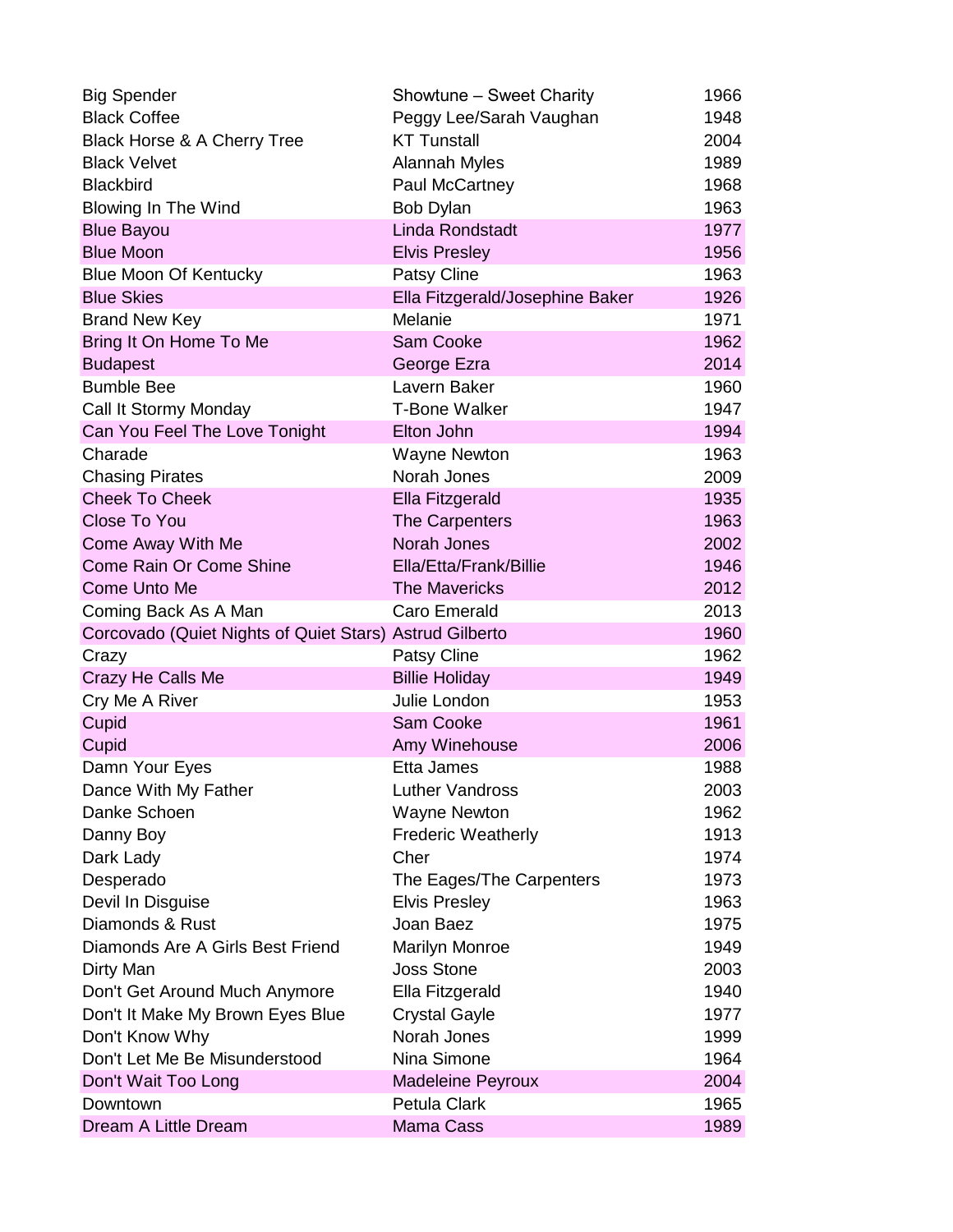| <b>Dreams</b>                   | Fleetwood Mac                | 1977      |
|---------------------------------|------------------------------|-----------|
| Easy On Me                      | Adele                        | 2021      |
| End Of The World                | <b>Skeeter Davis</b>         | 1962      |
| Envy                            | <b>Celeste Barbier</b>       | 2019      |
| Every Time We Say Goodbye       | Cole Porter/Ella Fitzgerald  | 1944      |
| <b>Everything I Wanted</b>      | <b>Billie Eilish</b>         | 2019      |
| Fade Into You                   | <b>Mazzy Star</b>            | 1993      |
| Feelin' Good                    | <b>Celeste Barbier Cover</b> | 2019      |
| <b>Feeling Good</b>             | <b>Nina Simone</b>           | 1965      |
| <b>Feels Like Home</b>          | <b>Chantal Kreviazuk</b>     | 1999      |
| Fever                           | Peggy Lee                    | 1956      |
| <b>Fingerprints</b>             | Patsy Cline                  | 1957      |
| Fire And Rain                   | James Taylor                 | 1970      |
| First Time Ever I Saw Your Face | <b>Roberta Flack</b>         | 1969      |
| Fly Me To The Moon              | <b>Julie London</b>          | 1954      |
| Fool That I Am                  | Etta James                   | 1962      |
| Fooled Around & Fell In Love    | <b>Elvin Bishop</b>          | 1975      |
| From A Distance                 | <b>Bette Midler</b>          | 1990      |
| Georgia On My Mind              | <b>Ray Charles</b>           | 1930      |
| <b>Ghost Riders In The Sky</b>  | Johnny Cash/Patsy Cline      | 1949      |
| <b>Girl Crush</b>               | Little Big Town              | 2014      |
| Girl From Ipanema               | <b>Astrud Gilberto</b>       | 1964      |
| Give Me One Reason              | <b>Tracy Chapman</b>         | 1995      |
| Glitter & Gold                  | Rebecca Ferguson             | 2012      |
| Glory Box                       | Portishead                   | 1994      |
| <b>God Bless The Child</b>      | <b>Billie Holiday</b>        | 1939      |
| Going Home                      | <b>Celeste Barbier</b>       | 2021      |
| <b>Grandma's Hands</b>          | <b>Bill Withers</b>          | 1971      |
| Greensleeves                    | <b>Traditional English</b>   | 1580      |
| Hallelujah                      | <b>Leonard Cohen</b>         | 1984      |
| Happy Birthday                  | <b>Jazzy Version</b>         | <b>NA</b> |
| Hard Headed Woman               | <b>Elvis Presley</b>         | 1958      |
| Harper Valley PTA               | Jeannie C Riley              | 1968      |
| Harvest Moon                    | Neil Young                   | 1972      |
| He's A Tramp                    | Peggy Lee/ Lady & The Tramp  | 1955      |
| Hey Good Lookin'                | <b>Hank Williams</b>         | 1951      |
| Horse With No Name              | America                      | 1971      |
| House Of The Rising Sun         | <b>The Animals</b>           | 1964      |
| Hunter                          | Dido                         | 1999      |
| I Can See Clearly Now           | Johnny Nash                  | 1972      |
| I Can't Help Falling In Love    | <b>Elvis Presley</b>         | 1961      |
| I Fall To Pieces                | <b>Patsy Cline</b>           | 1961      |
| I Get A Kick Out Of You         | <b>Cole Porter</b>           | 1934      |
| I Just Called To Say I Love You | <b>Stevie Wonder</b>         | 1984      |
| I Just Want To Make Love To You | Etta James                   | 1961      |
| I Only Have Eyes For You        | <b>Rod Stewart</b>           | 1934      |
| I Try                           | Macy Gray                    | 1999      |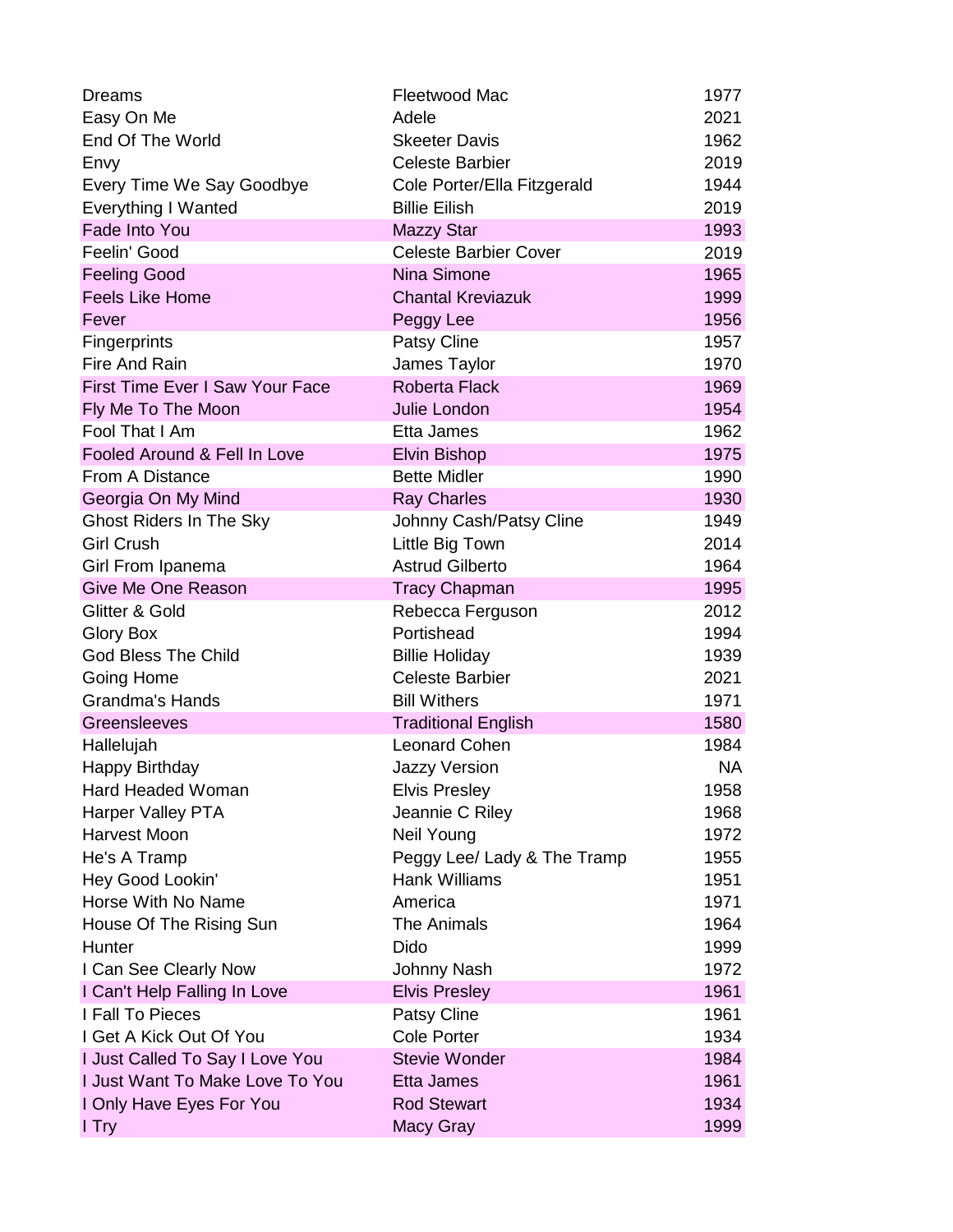| I Will Remember You              | Sarah McLachlan             | 1993 |
|----------------------------------|-----------------------------|------|
| I'd Rather Go Blind              | Etta James                  | 1968 |
| If It Hadn't Been For Love       | <b>The Steeldrivers</b>     | 2008 |
| If The Stars Were Mine           | <b>Melody Gardot</b>        | 2009 |
| If You Could Read My Mind        | Gordon Lightfoot            | 1970 |
| I'll Be Around                   | <b>The Spinners</b>         | 1973 |
| Imagine                          | John Lennon                 | 1971 |
| In My Life                       | <b>Judy Collins</b>         | 1966 |
| It Had To Be You                 | <b>Betty Hutton</b>         | 1924 |
| It's Only A Paper Moon           | <b>Nat King Cole</b>        | 1933 |
| It's Too Late                    | Carole King                 | 1971 |
| I've Got A Crush On You          | <b>Linda Rondstadt</b>      | 1928 |
| I've Got My Love To Keep Me Warm | <b>Rod Stewart</b>          | 1937 |
| Jailhouse Rock                   | <b>Elvis Presley</b>        | 1957 |
| Jim Dandy                        | Lavern Baker                | 1956 |
| Johnny B. Goode                  | <b>Chuck Berry</b>          | 1958 |
| Jolene                           | <b>Dolly Parton</b>         | 1973 |
| Joshua Fit The Battle Of Jericho | Mahalia Jackson             | 1865 |
| <b>Just Like Heaven</b>          | Katie Melua/ The Cure       | 1987 |
| Just The Two Of Us               | <b>Bill Withers</b>         | 1980 |
| Killing Me Softly                | Roberta Flack               | 1973 |
| Kiss Me Honey Honey Kiss Me      | <b>Shirley Bassey</b>       | 1958 |
| <b>Kiss Of Life</b>              | Sade                        | 1992 |
| Knockin' On Heaven's Door        | Bob Dylan                   | 1973 |
| La Bamba                         | <b>Richie Valens</b>        | 1987 |
| La Isla Bonita                   | Madonna                     | 1986 |
| La Vie En Rose                   | <b>Edith Piaf</b>           | 1945 |
| Lady                             | <b>Kenny Rogers</b>         | 1980 |
| Landslide                        | Fleetwood Mac               | 1975 |
| Le Temps De L'amour              | <b>Francoise Hardy</b>      | 1962 |
| Lean On Me                       | <b>Bill Withers</b>         | 1972 |
| Leather                          | <b>Tori Amos</b>            | 1992 |
| Leaving On A Jet Plane           | <b>John Denver</b>          | 1966 |
| Leaving On Your Mind             | <b>Patsy Cline</b>          | 1962 |
| Let It Be                        | <b>The Beatles</b>          | 1970 |
| Let The Teardrops Fall           | Patsy Cline                 | 1963 |
| Let's Do It (Let's Fall In Love) | Cole Porter/Ella Fitzgerald | 1928 |
| Let's Fall In Love               | Diana Krall                 | 1957 |
| Let's Stay Together              | Al Green                    | 1972 |
| Lil Red Riding Hood              | Sam The Sham & The Pharoahs | 1966 |
| Look Of Love                     | <b>Dusty Springfield</b>    | 1967 |
| Louisiana Sunday Afternoon       | <b>Diane Schuur</b>         | 1988 |
| $L-O-V-E$                        | <b>Nat King Cole</b>        | 1965 |
| Love Letters In The Sand         | Patsy Cline/Pat Boone       | 1969 |
| Love Me Or Leave Me              | Lena Horne                  | 1928 |
| Love Me Tender                   | <b>Elvis Presley</b>        | 1956 |
| Love Potion #9                   | <b>The Searchers</b>        | 1963 |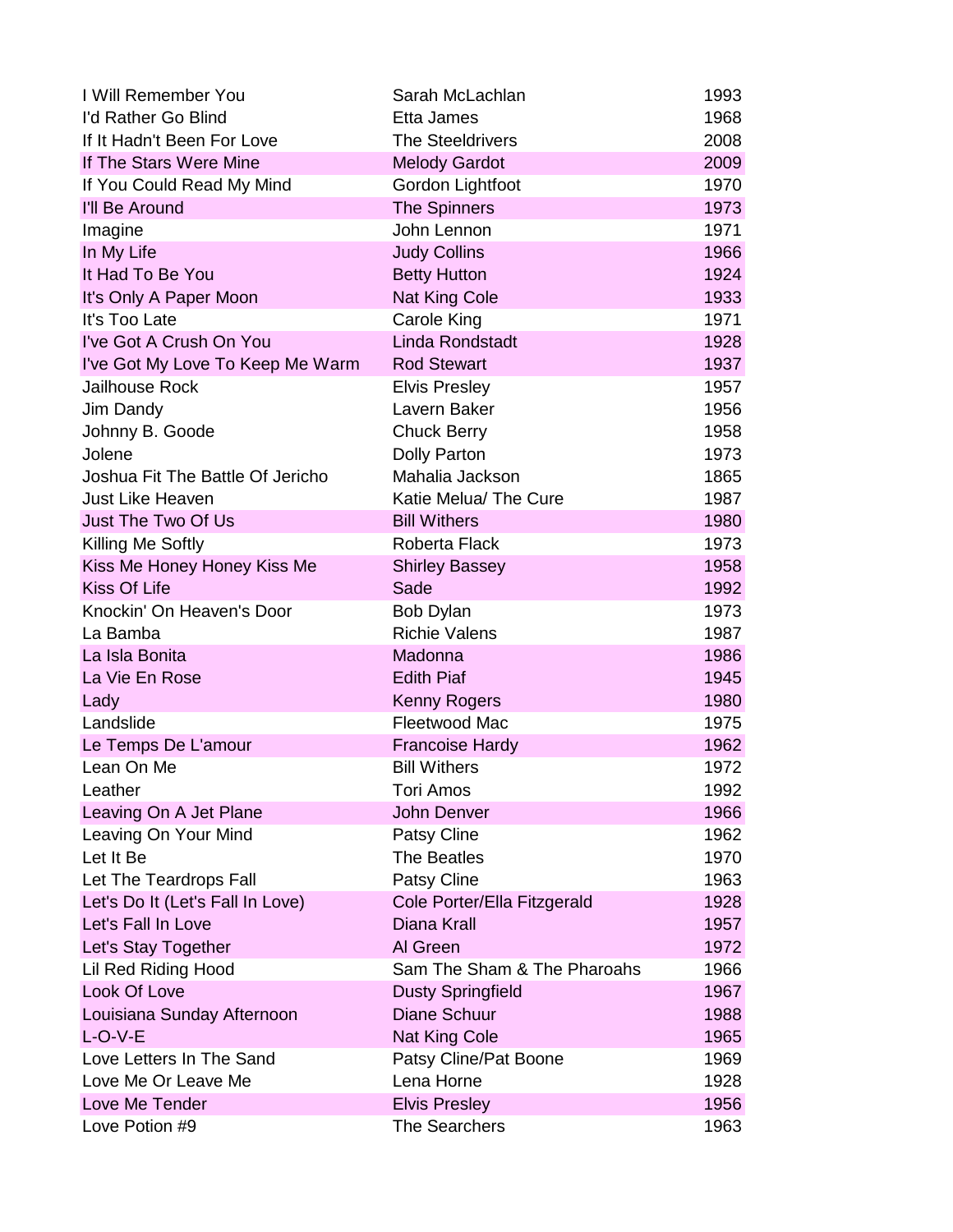| Lovely Day                    | <b>Bill Withers</b>               | 1977   |
|-------------------------------|-----------------------------------|--------|
| Lovesong                      | The Cure/Adele Version            | 2011   |
| <b>Lucky Lips</b>             | <b>Ruth Brown</b>                 | 1957   |
| Lullaby Of Birdland           | <b>Ella Fitzgerald</b>            | 1952   |
| Lullabye (Goodnight My Angel) | <b>Billy Joel</b>                 | 1993   |
| Mack The Knife                | <b>Bobby Darin</b>                | 1928   |
| Mad World                     | <b>Tears For Fears/Gary Jules</b> | 1982   |
| Make You Feel My Love         | Bob Dylan/Adele                   | 1997   |
| Makin' Whoopee                | Frank Sinatra/Ella Fitzgerald     | 1928   |
| Mama's Broken Heart           | Miranda Lambert                   | 2011   |
| Mambo Italiano                | <b>Rosemary Clooney</b>           | 1954   |
| Me & Bobby McGee              | Janis Joplin                      | 1969   |
| Mean To Me                    | Ella Fitzgerald/Billie Holiday    | 1929   |
| <b>Memories</b>               | Maroon 5                          | 2019   |
| Memory                        | Cats (musical)                    | 1981   |
| Miss Otis Regrets             | Ella Fitzgerald                   | 1956   |
| <b>Misty</b>                  | Ella Fitzgerald                   | 1954   |
| <b>Molly Malone</b>           | Irish Traditional (Dublin)        | 1876   |
| <b>Moon River</b>             | <b>Andy Williams</b>              | 1961   |
| Moondance                     | Van Morrison                      | 1970   |
| Moonglow                      | Ella Fitzgerald                   | 1933   |
| <b>Motherless Child</b>       | <b>Negro Spiritual</b>            | $18 -$ |
| My Babe                       | Lil' Walter                       | 1955   |
| My Baby Just Cares For Me     | Nina Simone                       | 1930   |
| My Cherie Amour               | <b>Stevie Wonder</b>              | 1968   |
| My Favorite Things            | The Sound Of Music                | 1959   |
| My Funny Valentine            | Ella Fitzgerald                   | 1937   |
| My Girl                       | The Temptations                   | 1964   |
| My Heart Belongs To Daddy     | Marilyn Monroe/Peggy Lee          | 1938   |
| My Heart Will Go On           | <b>Celine Dion</b>                | 1997   |
| My Wild Irish Rose            | <b>Chauncey Olcott</b>            | 1899   |
| Nature Boy                    | <b>Nat King Cole</b>              | 1948   |
| Nel Cor Piu Non Mi Sento      | Italian Aria                      | 1788   |
| Nice & Easy                   | Peggy Lee                         | 1960   |
| Night & Day                   | Ella Fitzgerald                   | 1932   |
| <b>Nights In White Satin</b>  | The Moody Blues                   | 1967   |
| <b>Nine Million Bicycles</b>  | <b>Katie Melua</b>                | 2005   |
| Nobody Does It Better         | <b>Carly Simon</b>                | 1977   |
| Nothing Can Change This Love  | Sam Cooke                         | 1963   |
| One Fine Day                  | The Chiffons/ Natalie Merchant    | 1963   |
| One Note Samba                | <b>Frank Sinatra</b>              | 1960   |
| One Tin Soldier               | Coven                             | 1969   |
| O-o-h Child                   | The Five Stairsteps               | 1970   |
| <b>Orange Colored Sky</b>     | Natalie Cole/Nat King Cole        | 1961   |
| <b>Ordinary People</b>        | John Legend                       | 2004   |
| Our Day Will Come             | <b>Rosie &amp; The Romantics</b>  | 1963   |
| Our Love Is Here To Stay      | Ella Fitzgerald/Billie Holiday    | 1938   |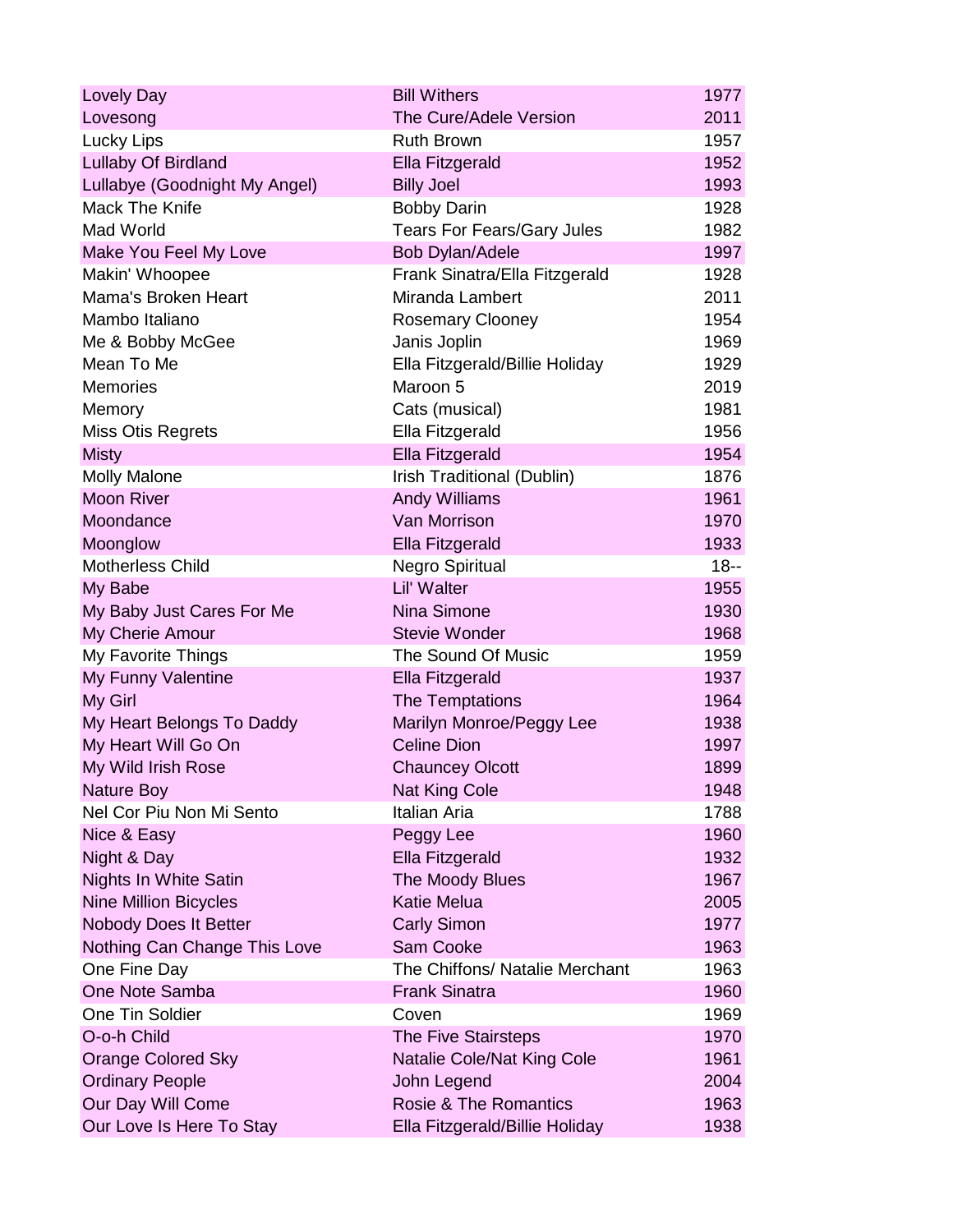| Over The Rainbow                   | Judy Garland (Wizard Of Oz)           | 1939 |
|------------------------------------|---------------------------------------|------|
| Part Of Your World                 | <b>The Little Mermaid</b>             | 1989 |
| Peel Me A Grape (Diana Krall)      | Diana Krall                           | 1997 |
| Perfidia                           | Nat King Cole                         | 1939 |
| Perhaps, Perhaps, Perhaps (Quizas) | Desi Arnez/Doris Day                  | 1947 |
| Pieta Signore                      | Alessandro Stradella                  | 1675 |
| <b>Proud Mary</b>                  | <b>Creedence Clearwater Revival</b>   | 1969 |
| Puff The Magic Dragon              | Peter, Paul & Mary                    | 1963 |
| Purple Rain                        | Prince – Etta James Version           | 1984 |
| <b>Pussycat Song</b>               | <b>Connie Vannet</b>                  | 1995 |
| Put A Little Love In Your Heart    | Jackie DeShannon                      | 1968 |
| Put The Blame On Mame              | Rita Hayworth                         | 1946 |
| Put Your Records On                | Corinne Bailey Rae                    | 2006 |
| Puttin' On The Ritz                | Ella Fitzgerald                       | 1930 |
| Quiet                              | <b>Milck</b>                          | 2018 |
| <b>Rainbow Connection</b>          | Kermit The Frog/Muppets               | 1979 |
| Rainy Days & Mondays               | The Carpenters                        | 1971 |
| Rhiannon                           | Fleetwood Mac                         | 1975 |
| Rock Me Baby                       | <b>BB King</b>                        | 1964 |
| Rolling In The Deep                | Adele                                 | 2010 |
| Round Midnight                     | Ella Fitzgerald/Julie London          | 1944 |
| <b>Runaround Sue</b>               | Dion                                  | 1961 |
| S.O.B                              | Nathaniel Ratecliff & The Nightsweats | 2015 |
| Sabor A Mi                         | <b>Luis Miguel</b>                    | 1959 |
| San Antonio Rose                   | <b>Patsy Cline</b>                    | 1961 |
| Save Room                          | John Legend                           | 2006 |
| Sea Of Love                        | <b>Phil Phillips</b>                  | 1959 |
| Sentimental Journey                | Doris Day                             | 1944 |
| Seven Lonely Days                  | Patsy Cline                           | 1961 |
| She's Always A Woman               | <b>Billy Joel</b>                     | 1977 |
| She's Got You                      | Patsy Cline                           | 1962 |
| Sign Of The Times                  | <b>Harry Styles</b>                   | 2017 |
| <b>Skyfall</b>                     | Adele                                 | 2012 |
| Smile                              | Nat King Cole                         | 1954 |
| So Far Away                        | Carole King                           | 1971 |
| Someone Like You                   | Jekyll & Hyde                         | 1997 |
| Someone To Watch Over Me           | Ella Fitzgerald                       | 1926 |
| Sound Of Silence                   | Simon & Garfunkel/Disturbed version   | 1964 |
| South Of The Border                | Patsy Cline                           | 1939 |
| Spooky                             | <b>Classics IV</b>                    | 1967 |
| Stairway To Heaven                 | Led Zeppelin                          | 1971 |
| Stand By Me                        | Ben E. King                           | 1975 |
| Stop, Look & Listen                | Patsy Cline                           | 1965 |
| <b>Stormy Weather</b>              | Etta James                            | 1933 |
| Straighten Up & Fly Right          | <b>Frank Sinatra</b>                  | 1943 |
| Strange                            | Patsy Cline                           | 1962 |
| <b>Stupid Cupid</b>                | <b>Connie Francis</b>                 | 1958 |
|                                    |                                       |      |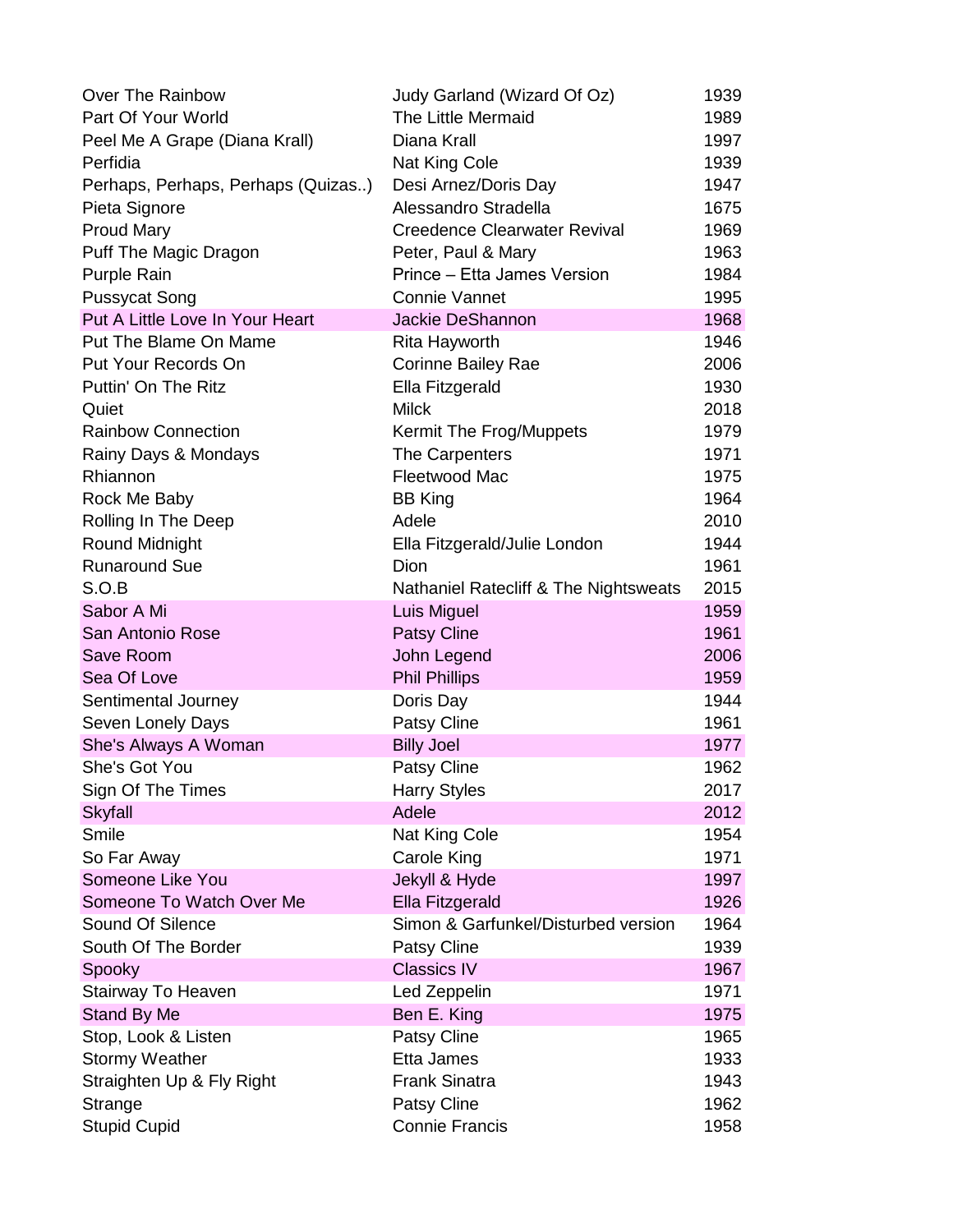| <b>Sugar Town</b>                | <b>Nancy Sinatra</b>             | 1966 |
|----------------------------------|----------------------------------|------|
| Sukiyaki                         | Kyu Sakamoto                     | 1961 |
| Summertime                       | Porgy & Bess                     | 1934 |
| Sunday Kind Of Love              | <b>Etta James</b>                | 1960 |
| Sundown                          | Gordon Lightfoot                 | 1974 |
| Sunny                            | <b>Bobby Hebb</b>                | 1963 |
| Sunny Came Home                  | Shawn Colvin                     | 1997 |
| <b>Sunrise</b>                   | Norah Jones                      | 2004 |
| <b>Sunrise Sunset</b>            | Showtune - Fiddler On The Roof   | 1964 |
| Sunshine On My Shoulders         | <b>John Denver</b>               | 1971 |
| Superstar                        | <b>The Carpenters</b>            | 1971 |
| Sway                             | Michel Buble/Frank Sinatra       | 1953 |
| Sweet Child O' Mine              | <b>Guns N' Roses</b>             | 1987 |
| Sweet Dreams (of you)            | Patsy Cline                      | 1963 |
| <b>Sweet Nothings</b>            | <b>Brenda Lee</b>                | 1959 |
| S'Wonderful                      | <b>Rod Stewart</b>               | 1927 |
| Sympathique/ Je Ne Veux Pas      | <b>Pink Partini</b>              | 1997 |
| <b>Tainted Love</b>              | Imelda May                       | 1964 |
| Take Me To The River             | <b>The Talking Heads</b>         | 1984 |
| Tapestry                         | Carole King                      | 1971 |
| <b>Tea For Two</b>               | Doris Day                        | 1925 |
| Tears In Heaven                  | <b>Eric Clapton</b>              | 1992 |
| Temptation                       | Diana Krall                      | 2004 |
| <b>Tennessee Whiskey</b>         | <b>Chris Stapleton</b>           | 2015 |
| <b>Thank You</b>                 | <b>Dido</b>                      | 1999 |
| The Impossible Dream             | Man Of La Mancha                 | 1965 |
| The Rose                         | <b>Bette Midler</b>              | 1979 |
| <b>The Story</b>                 | <b>Brandi Carlile</b>            | 2011 |
| The Way I Am                     | Ingrid Michealson                | 2007 |
| The Way You Look Tonight         | <b>Rod Stewart</b>               | 1936 |
| The Wayward Wind                 | <b>Patsy Cline</b>               | 1956 |
| The Wind                         | <b>Yusuf/Cat Stevens</b>         | 1971 |
| The World Is Not Enough          | Garbage                          | 1999 |
| These Boots Are Made For Walking | Nancy Sinatra                    | 1966 |
| Think Of Me                      | Phantom of The Opera             | 1986 |
| <b>Thinking Out Loud</b>         | <b>Ed Sheeran</b>                | 2014 |
| <b>This Magic Moment</b>         | <b>The Drifters</b>              | 1960 |
| Three Cigarettes In An Ashtray   | <b>Patsy Cline</b>               | 1957 |
| Through The Eyes Of Love         | Melissa Manchester               | 1978 |
| <b>Tidal Wave</b>                | <b>Celeste Barbier</b>           | 2019 |
| <b>Time After Time</b>           | Cyndi Lauper/Eva Cassidy Version | 1983 |
| Time In A Bottle                 | <b>Jim Croce</b>                 | 1973 |
| Tomorrow                         | Annie                            | 1982 |
| <b>Top Of The World</b>          | <b>The Carpenters</b>            | 1972 |
| <b>Toxic</b>                     | Post Modern Jukebox/ B Spears    | 2003 |
| Twistin' The Night Away          | Sam Cooke                        | 1962 |
| <b>Unchained Melody</b>          | The Righteous Brothers           | 1955 |